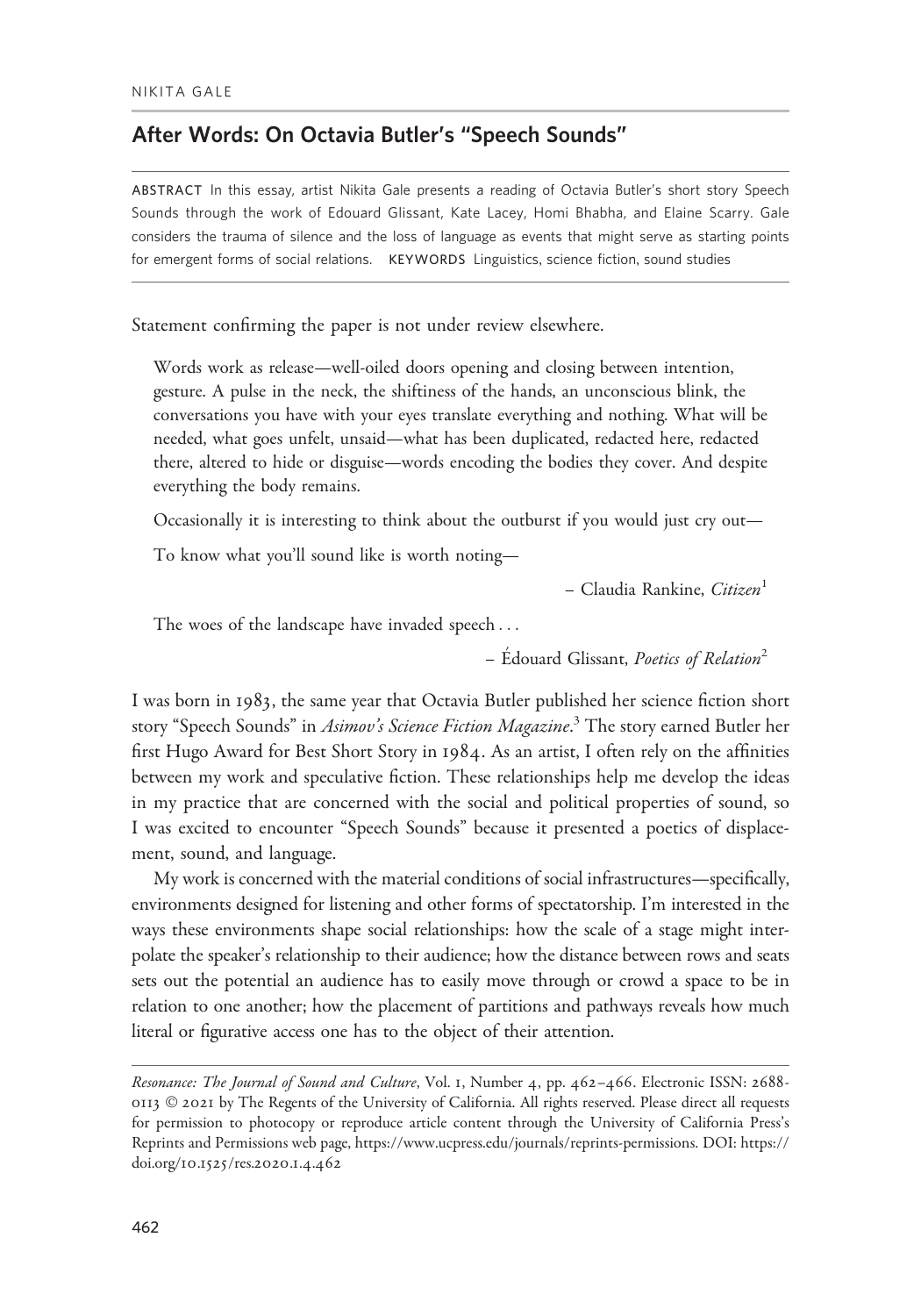"Speech Sounds" takes place in the aftermath of a deadly illness referred to only as "the silence." It is not surprising that the same author who in *Parable of the Talents* in 1998 created a presidential character who pledged to "Make America Great Again" would also have speculated, in 1983, that an unknown illness would strike the United States of America and set into motion a sequence of events that would profoundly alter its political, social, and economic infrastructure. In Butler's work, readers always have the uncanny sense that they are witnessing something that has already happened and is happening now and will happen again.

The illness, if it was an illness, had cut even the living off from one another. As it swept over the country, people hardly had time to lay blame on the Soviets (though they were falling silent along with the rest of the world), on a new virus, a new pollutant, radiation, divine retribution. ... The illness was stroke-swift in the way it cut people down and stroke-like in some of its effects. But it was highly specific. Language was always lost or severely impaired. It was never regained. Often there was also paralysis, intellectual impairment, death.

#### – "Speech Sounds"

Like many of Butler's stories, "Speech Sounds" takes place in Southern-California-of-thenot-too-distant future—downtown Los Angeles to be specific—and chronicles a few hours in a day of misadventures for a female protagonist named Valerie Rye. In this future, a fatal and unnamed illness has wiped out a significant swath of the world's population. Those who are exposed to the disease are left with significant impairments, the symptoms of which vaguely resemble aphasia—loss of the ability to speak, read, or understand language, or some combination of the three. It's a disease that has bifurcated the public sphere's acoustic realm and has rendered the activities of speech and listening mutually exclusive. This loss of communicative force has splintered society into small clusters of isolated individuals. All major institutions, including the explicitly named LAPD, have dissolved, and misunderstandings occur so frequently in this world that the story begins in the middle of one.

The least impaired people tended to ... stand back unless they were physically threatened and let those with less control scream and jump around. It was as though they felt it beneath them to be as touchy as the less comprehending. This was an attitude of superiority and that was the way people... perceived it. Such "superiority" was frequently punished by beatings, even by death. ...And in this world ... the only likely common language was body language...

## – "Speech Sounds"

"Speech Sounds" places us in a world of bodies. The bodies in this world whistle and applaud. They scream and squawk and roar and whimper. They all seem to carry guns. Facial expressions "disintegrate" as bodies throw punches, fuck, spit, cry, and bleed out in the wake of mundane eruptions of the violence of misunderstanding. Emotions are harbored and silent—disappointment, jealousy, anger, fear.

Communication has retreated to the visible body. That space between bodies formerly designated for speech and listening has been removed entirely. Language has been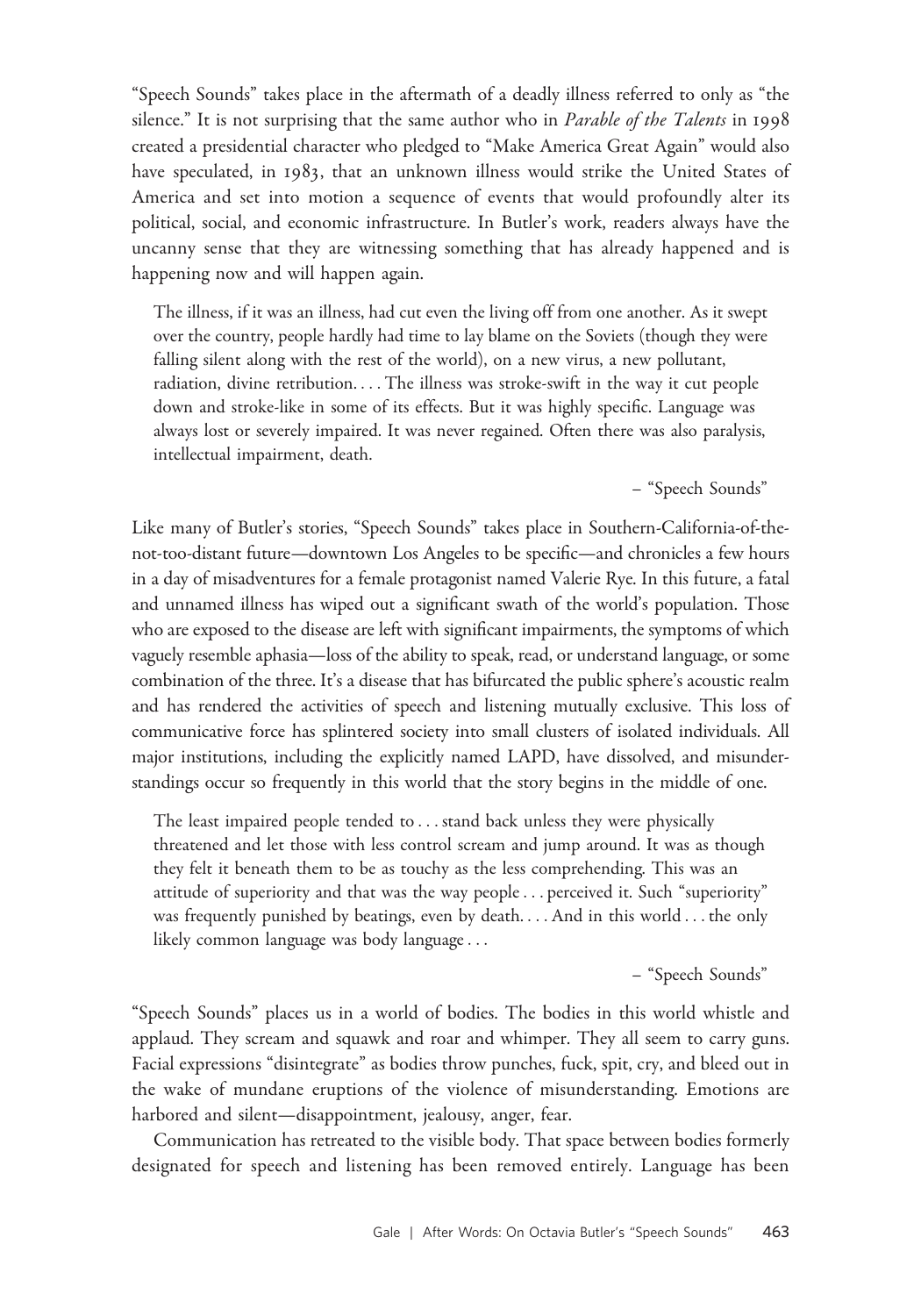replaced by paroxysm and elaborate physical gestures that stop "just short of contact." In this world, the body is the word and text by which meaning is produced and received. People find themselves in a valley of semiotic strangeness, where bodies no longer dispatch language and symbols but have become the symbols themselves. It is fascinating to observe how Butler chooses to describe the characters in this world. While vague references to height and age and facial hair are sometimes provided, the attribute of color is only applied to inanimate materials, some of which become devices by which characters are identified.

The two named characters are the protagonist—the woman named Valerie Rye—and a "bearded man" named Obsidian who wears an obsolete LAPD uniform. They each have objects that allude to these names: Rye wears a pin with an image of a stalk of wheat on it (which is the closest she could get to an image of "rye"), while Obsidian wears a gold chain that holds an obsidian rock pendant. It is striking to make these associative leaps between minerals and grains and people. The colors of the objects—golden brown rye, glassy black obsidian—become associative qualities of these two characters.

When I read Butler's stories, Blackness is not a named condition or attribute, it's a foundational reality of the future. For me, the message is clear: We are in this world and we have survived *again*. She lands the reader on the other side of a world-destroying disaster. And in this space, we find characters who are trying to find new formulas to recognize one another and to survive in the wake of accepting their sudden and violent new reality.

... pain ... destroys a person's self and world, a destruction experienced spatially as either the contraction of the universe down to the immediate vicinity of the body or as the body swelling to fill the entire universe. Intense pain is also language destroying: as the content of one's world disintegrates, so the content of one's language disintegrates; as the self disintegrates, so that which would express and project the self is robbed of its source and its subject.

### – Elaine Scarry, The Body in Pain<sup>4</sup>

For the slave within the project of colonization, capture by European colonizers and subsequent captivity in the "New World" was accompanied by a loss of communicative force,<sup>5</sup> a psychological violence that compounded the physical violence of kidnapping and torture. In *The Body in Pain*, Elaine Scarry elaborates in a multitude of ways how through torture, administrators of violence evacuate the interior worlds of their captives.

These kinds of psychic and linguistic violations are familiar in scenes of oppression, where names are taken away or replaced with those assigned by the oppressors. In this arrangement, authority locates itself through a campaign of displacement of language and *re-naming* that includes the forced learning of the colonizer's language.<sup>6</sup> In these deployments, language is a channel by which the state legitimizes itself through the wetware of bodies.

The illness in "Speech Sounds" is formless; it's environmental. Its violence operates as a function of what it seizes from bodies—language, intellect, life itself; it turns bodies in on themselves and shrouds them in ambiguity. Bodies betray themselves and others.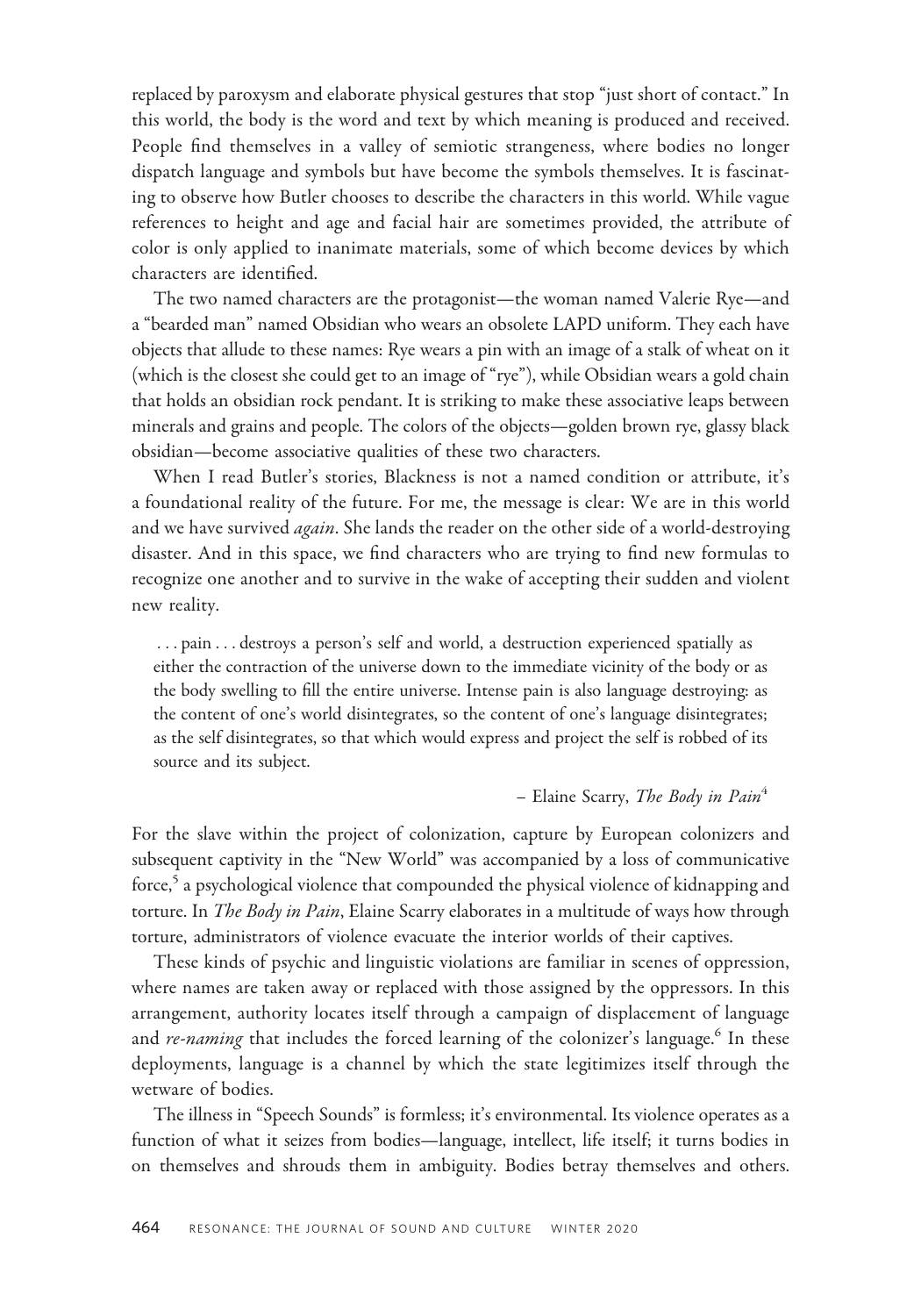It's a violence without an imperialist objective or discrete source; bodies are not evacuated to operate as subjects of authority but rather are left to be in relation to one another as clumsily signifying objects. This displacement of language and loss of efficient standardized communication has resulted in extreme isolation and promotes suspicion, competition, and the presumption of threat among what remains of civilization.

Listening ...constitutes a kind of attention to others (and otherness) and, importantly, being attended to that is the prerequisite both of citizenship (as distinct from community) and of communicative action  $\ldots$  [t]he speaker must  $\ldots$  attend to those listening, just as the listeners attend to those speaking. Without such attention ... democratic communication withers away ...and yet what really goes unsaid is that speech requires a listener.

– Kate Lacey, *Listening Publics*<sup>7</sup>

The disease has rendered the act of listening obsolete in a world in which language can no longer be employed as a technology of intersubjectivity. This is a world without discourse; a world in which subjects—as a condition of an unnameable, invisible violence—are unable to recognize one another.

I felt a tinge of disappointment in the ending of "Speech Sounds" because it suggested some vague return to normalcy when Rye encounters two young children who have retained their ability to communicate; this, in turn helps her realize that she, too, still has the ability to speak and understand language. The story suddenly becomes an exercise in perception. Rye can listen and speak but thought she had lost her communicative capacity because she had no one to listen to. The insinuation seems to be that in the absence of coherent communication a person is unsure if they, too, have lost their intellectual capacity—a deeply relatable predicament for a citizen of a government led by a figure who vilifies intellectuals and disdains science-based evidence.

The relief that Rye seems to feel upon this retrieval of a familiar communicative mode is a return to "normal" that I find troubling, particularly as it appears in narratives around a desire for "returning to normal" in the face of the present crisis of the COVID-19 pandemic and its relationship to anti-Black racism. As many thinkers and commenters have already stated: Normal wasn't working for many of us.

But this story opens up a way of thinking about the new networks of understanding that might be possible when accepting what has been lost and by recognizing what new frameworks and poetics can be gained by cooperating with differences, or what philosopher Edouard Glissant refers to as "opacity."

[T]he opacities ...are propelled by every divergence, and live through becoming involved not with projects but with the reflected density of existences.

What we call the world today is not only the convergence of the histories of peoples that has swept away the claims of philosophies of History but also the encounters (in consciousness) among these histories and materialities of the planet. Catastrophic fires reactivate the work of genocides; famines and droughts take root in suicidal political regimes; warring parties defoliate on a staggering scale; floods and hurricanes call forth